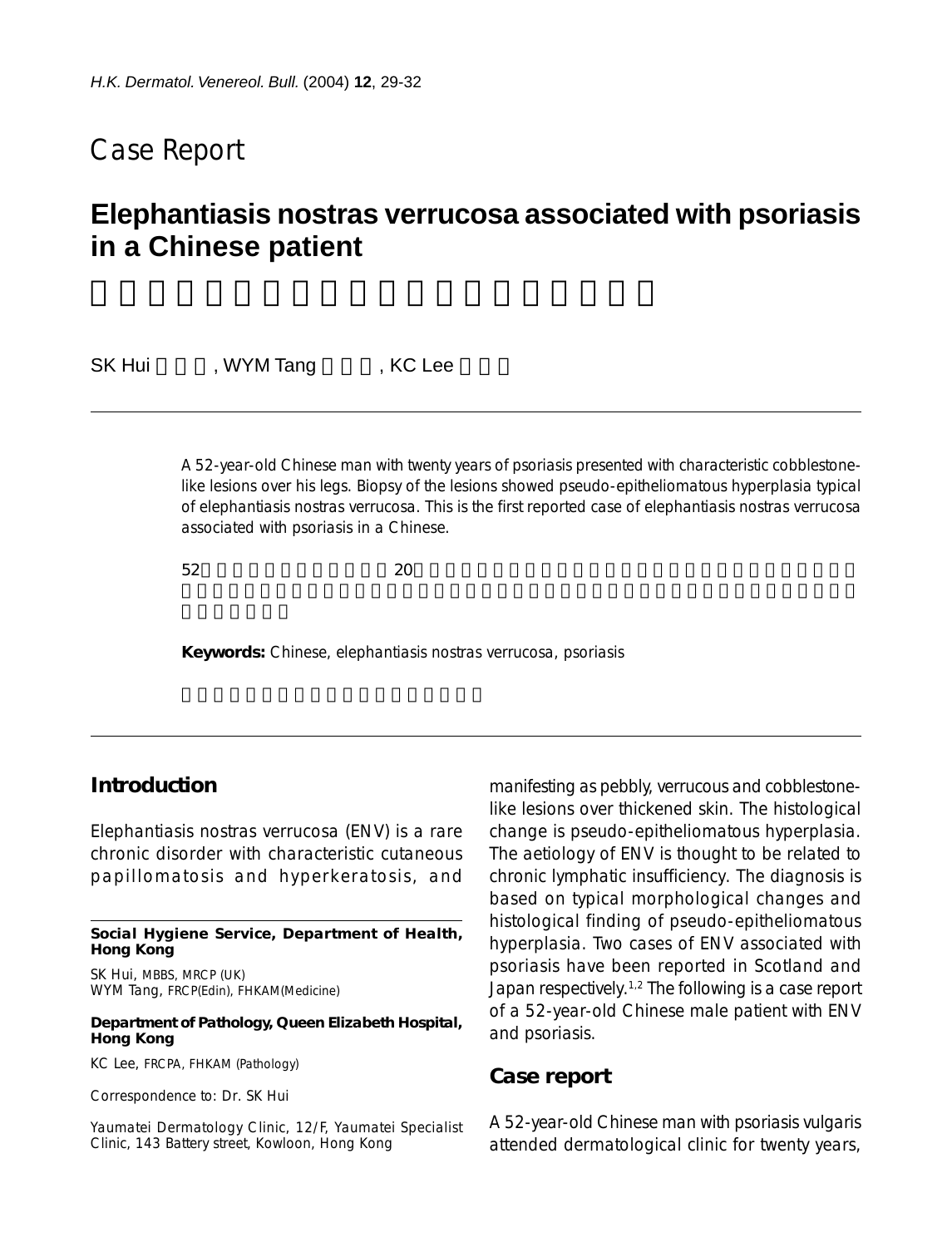but frequently defaulted follow-up. He also gave a history of recurrent skin infection accompanied with progressive but gradual swelling of both of his lower legs for a couple of years. He was admitted into hospital for his extensive plaque psoriasis and methotrexate was given at 15 mg orally per week. The psoriatic plaques responded well and most psoriatic plaques resolved in four weeks.

However, multiple non-scaling, skin-coloured papules and nodules remained, covering the nonpitting swollen legs from feet dorsa to the upper shins (Figure 1). The individual papillomatous lesions were fleshy, verrucous and of different sizes, confluencing to form cobblestone-like, firm, verrucous thickened plaques (Figure 2). As the lesions differed considerably in morphology from that of psoriasis, an incisional skin biopsy was



**Figure 1.** Verrucous plaques covering the anterolateral aspects of both lower shins and feet dorsa.



**Figure 2.** Close-up view of right ankle showing confluencing cobblestone-like papulonodules.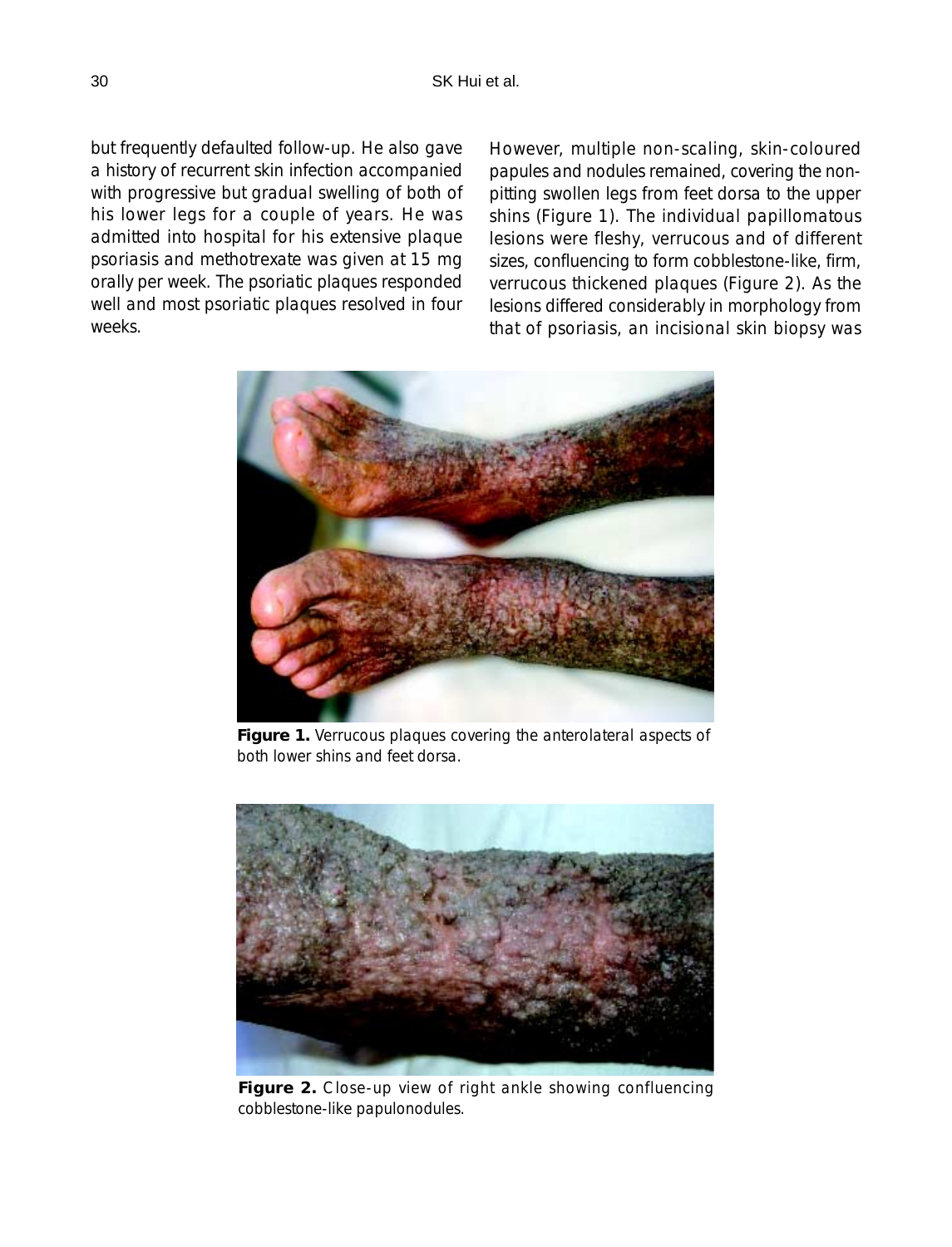performed. The histology showed pseudoepitheliomatous hyperplasia (Figures 3, 4 & 5). Given the past history of recurrent infection and swelling of his lower legs, the characteristic cobblestone-like lesions and histological findings, the diagnosis was compatible with ENV.

## **Discussion**

Chronic peripheral oedema due to venous or lymphatic stasis of diverse origin may produce thickened skin with hyperkeratotic verrucous and papillomatous lesions; these changes are known as elephantiasis.3,4 Traditionally, "elephantiasis" has been used to describe the cutaneous changes that result from chronic filarial lymphatic obstruction caused by Wuchereria bancrofti, W. malayi or W. pacifica infestation.<sup>5</sup> In 1934, Castellani introduced the adjective "Nostras", which means "ours", "of ours", "of our region" (temperate zone), differentiating this condition from the filarial elephantiasis tropica. 3

Price<sup>6</sup> described two types of ENV. One is "soft" or "water-bag" type and the other "hard" or "wooden" type. In the "water-bag" type, there is smooth and thickened skin, which is freely movable; whereas in the "wooden" type, there is less swelling, and the fibrotic skin is fixed to the deeper structures, and, in some of them, with development of multiple verrucous firm nodules, as seen in our patient.

The common mechanism for elephantiasis is thought to be due to underlying chronic lymphatic stasis, which can occur under numerous conditions, including bacterial infection, trivial trauma, tinea pedis, Streptococcal and Staphylococcal infections, congenital or surgical lymphatic disruption, venous stasis, radiation, neoplastic obstruction, portal hypertension, obesity and congestive heart failure.<sup>7-10</sup> It was thought that psoriatic lesions could cause local lymphatic

1mm

**Figure 3.** Low power view showing marked pseudoepitheliomatous hyperplasia. (H&E x 10 original magnification)



**Figure 4.** Note the striking hyperkeratosis and acanthosis. Mild inflammatory cell infiltration is also noted in the papillary dermis. (H&E x 40 original magnification)



**Figure 5.** There is fibrous scarring in the dermis with horizontally arranged collagen and vertically arranged blood vessels. (H&E x 40 original magnification)